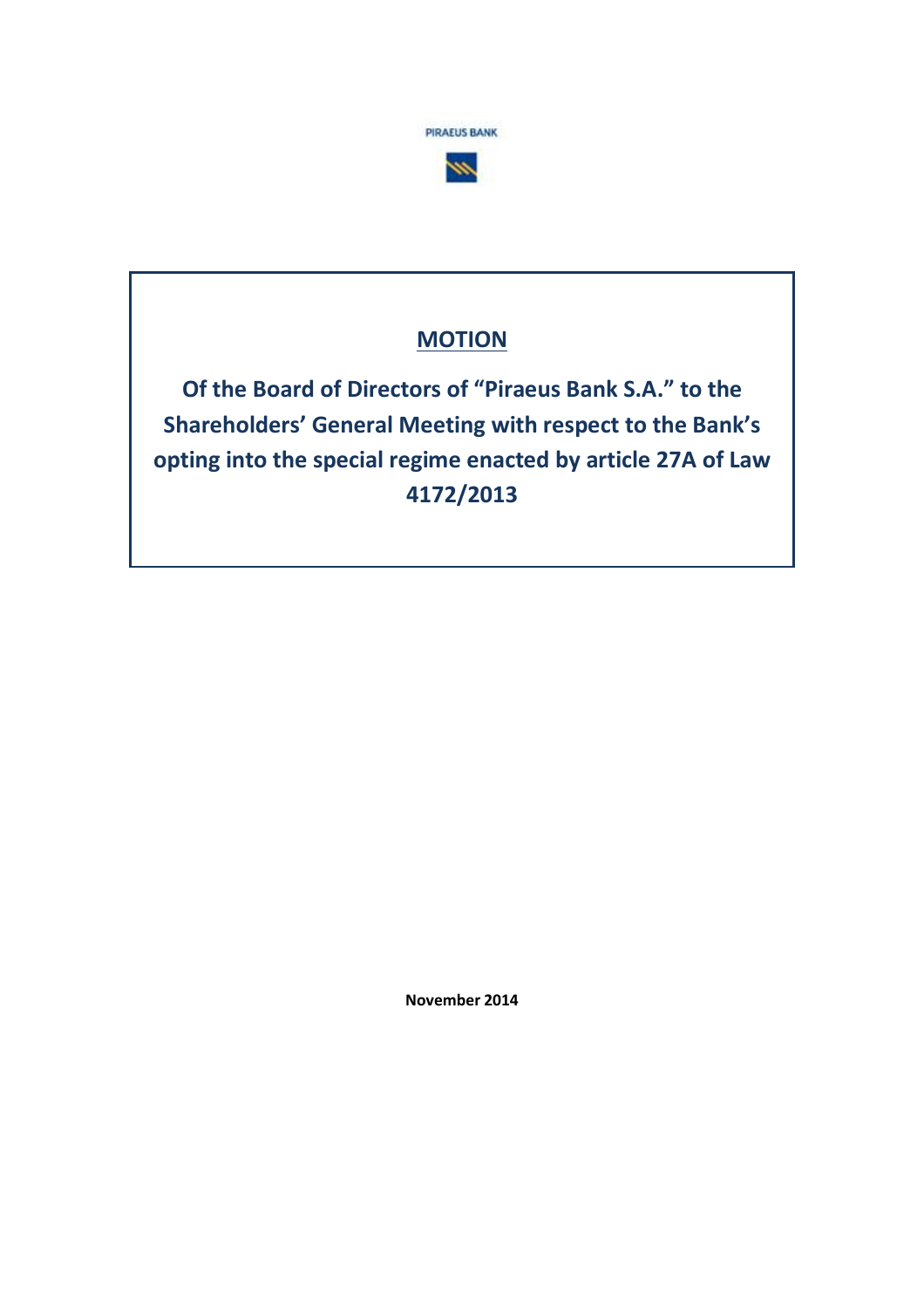### **MOTION**

# **Of the Board of Directors of "Piraeus Bank S.A." to the Shareholders' General Meeting in relation to the Bank's opting into the special regime enacted by article 27A of Law 4172/2013**

Dear Shareholders,

The Board of Directors decided on its session held on 27/11/2014 to call the Extraordinary General Meeting for the purpose of the Bank' s opting-into the special regime enacted by article 27A of Law 4172/2013.

Pursuant to par.1 of the above article, for the purpose of opting-into to the special regime which is described in its provisions, a Shareholders' General Meeting' s resolution is required following relevant motion of the Board of Directors. In view of the said legal obligation, the Board of Directors would like to acquaint the Shareholders with the following:

# **A. Provisions of Regulation (EU) No 575/2013 with respect to the Regulatory Framework on Common Equity Tier 1.**

Regulation (EU) No 575/2013 of the European Parliament and of the Council, of 26 June 2013 (the "Regulation"), establishes in Article 36, paragraph 1, point (c) a general rule pursuant to which credit institutions shall deduct from the Common Equity Tier 1 (CET1) deferred tax assets that rely on future profitability, i.e. the deferred tax assets which may only be realized in the event the institution generates taxable profits in the future.

Moreover, in accordance with Article 39.2 of the same Regulation, deferred tax assets that do not rely on future profitability cannot be deducted form own funds, stipulating, however, that these "shall be limited to deferred tax assets arising from temporary differences, provided that all the following conditions are met:

- (a) they are automatically and mandatorily replaced without delay with a receivable tax credit in the event that the institution reports a loss during the formal approval of the annual financial statements of the institution, or in the event of liquidation or insolvency of the institution;
- (b) an institution shall be able pursuant to applicable national tax law to offset a receivable tax credit referred to in point (a) against any tax liability of the institution or any other undertaking included in the same consolidation as the institution for tax purposesin accordance with said that law, or with any other undertaking which is subject to supervision on a consolidated basis in accordance with Chapter 2 of Title II of Part One;
- (c) where the amount of receivable tax credits referred to in point (b) exceeds the tax liabilities referred to in the same point, any such excess is replaced without delay with a direct claim on the central government of the Member State in which the institution is incorporated."

# **B. Mitigating Legislative Initiatives Implemented in other EU countries**

Taking into Consideration the matters set out in under A above, and in order to safeguard the solvency of credit institutions from negative effects, some EU Member States (namely Italy, Spain and Portugal) have already adjusted their respective national laws establishing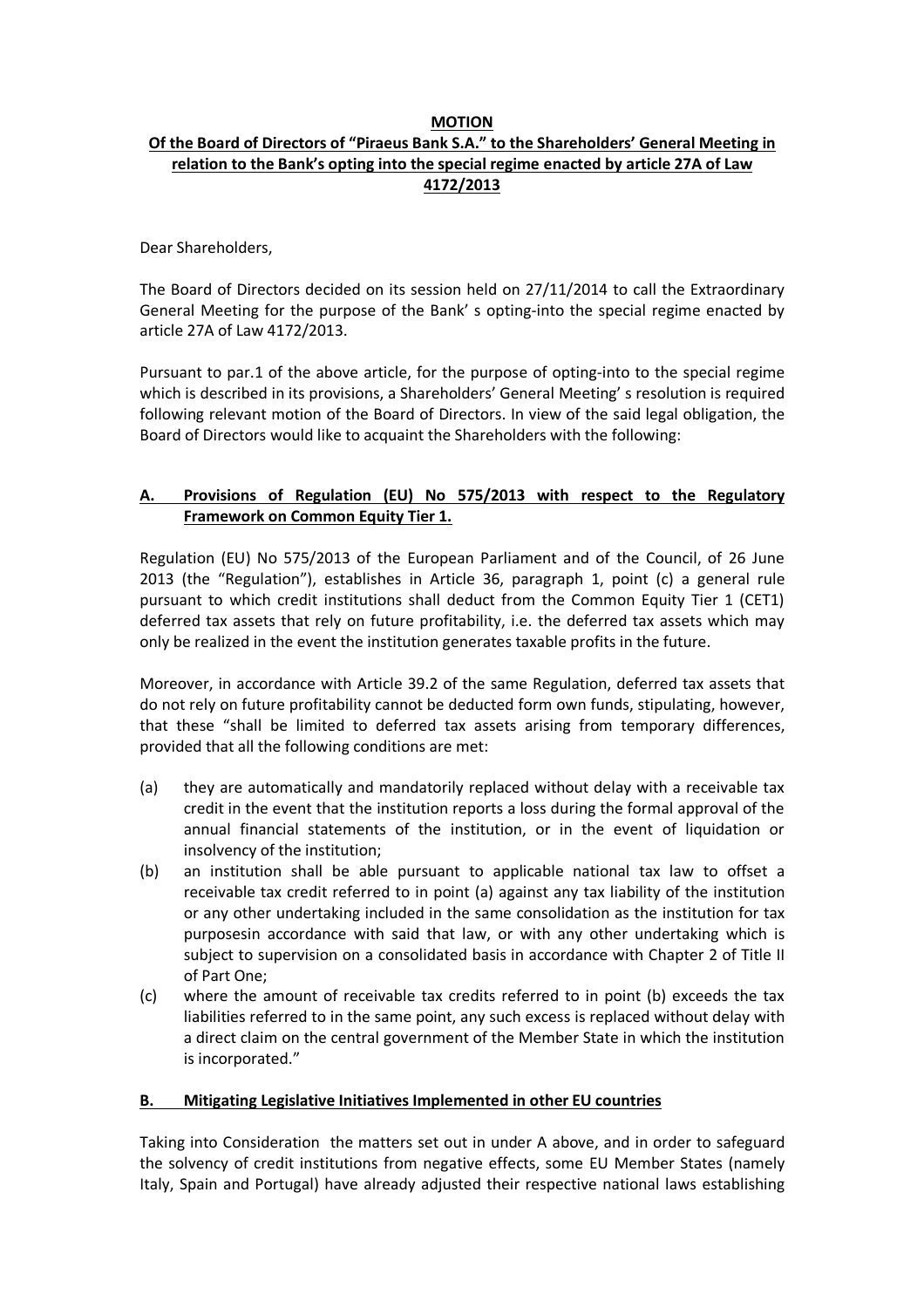mechanisms that enable the credit institutions to maintain the recognition of certain deferred tax assets on their regulatory capital and therefore mitigate the respective negative effects of the implementation of CRR (Capital Requirements Regulation) and CRD IV (Capital Requirements Directive IV).

The mechanism envisaged in these countries effectively allows the conversion of deferred tax assets (DTAs) into deferred tax credits (DTCs) as against the State, in specific situations, such as the occurrence of accounting losses (conversion by the proportion of losses vs. total equity), liquidation or insolvency of the credit institution (conversion of all eligible assets).

## **C. Current Greek legislation framework on DTAs following the approved amendment on the reformulation of Article 27A of the Income Tax Code**

Following enactment of the original Article 27A of Greek Law 4172/2013, which allowed for the conversion of deferred tax assets to deferred tax credits against the Hellenic Republic under certain conditions, the Ministry of Finance deemed it expedient for the purposes further substantiating the fulfilment of the requirements set by the new regulatory framework (Basel III and CRR), to introduce certain amendments to the aforesaid Article 27A, replacing it with Article 5 of Law 4303/2014 (promulgated in Government Gazette Α 231/17.10.2014), as now in effect.

In this new framework, under certain conditions (e.g. for the conversion of DTAs to DTCs) the precondition is that there are accounting losses for the respective year, commencing as of tax year 2015), DTAs related to:

(a) unamortized losses (according to the tax legislation) resulting from the participation in PSI+ and

(b) cumulative provisions for impairment of loans (excluding those concerning Group Companies or related parties) existing on 31 December 2014 and included in the Financial Statements of the respective year, may be converted into deferred tax credits (DTCs) as against the Hellenic Republic, according to the following formula:

Net loss of year DTC = Eligible DTA Χ ----------------------------------------- Equity (excl. net loss of year)

As a result of the above conversion mechanism of DTAs to DTCs ("the conversion mechanism" or "the mechanism"), the DTAs can be converted into DTCs from fiscal year 2016 onwards, and accrue to tax year 2015 onwards, allowing the Bank to set off these DTCs against its corporate income tax liability (including income tax liabilities of its Greek subsidiaries, once provisions on taxation of profits at group level have been introduced into Greek legislation) of the respective year.

In the event that the corresponding income tax liability for the fiscal year where the accounting loss arose is not sufficient to offset the DTC in full, the remaining non-offsetable DTCs held by the Bank give rise to a direct refund claim from the Greek State. In such a case, the Bank shall issue, without a consideration, conversion rights for common shares in favour of the Greek State.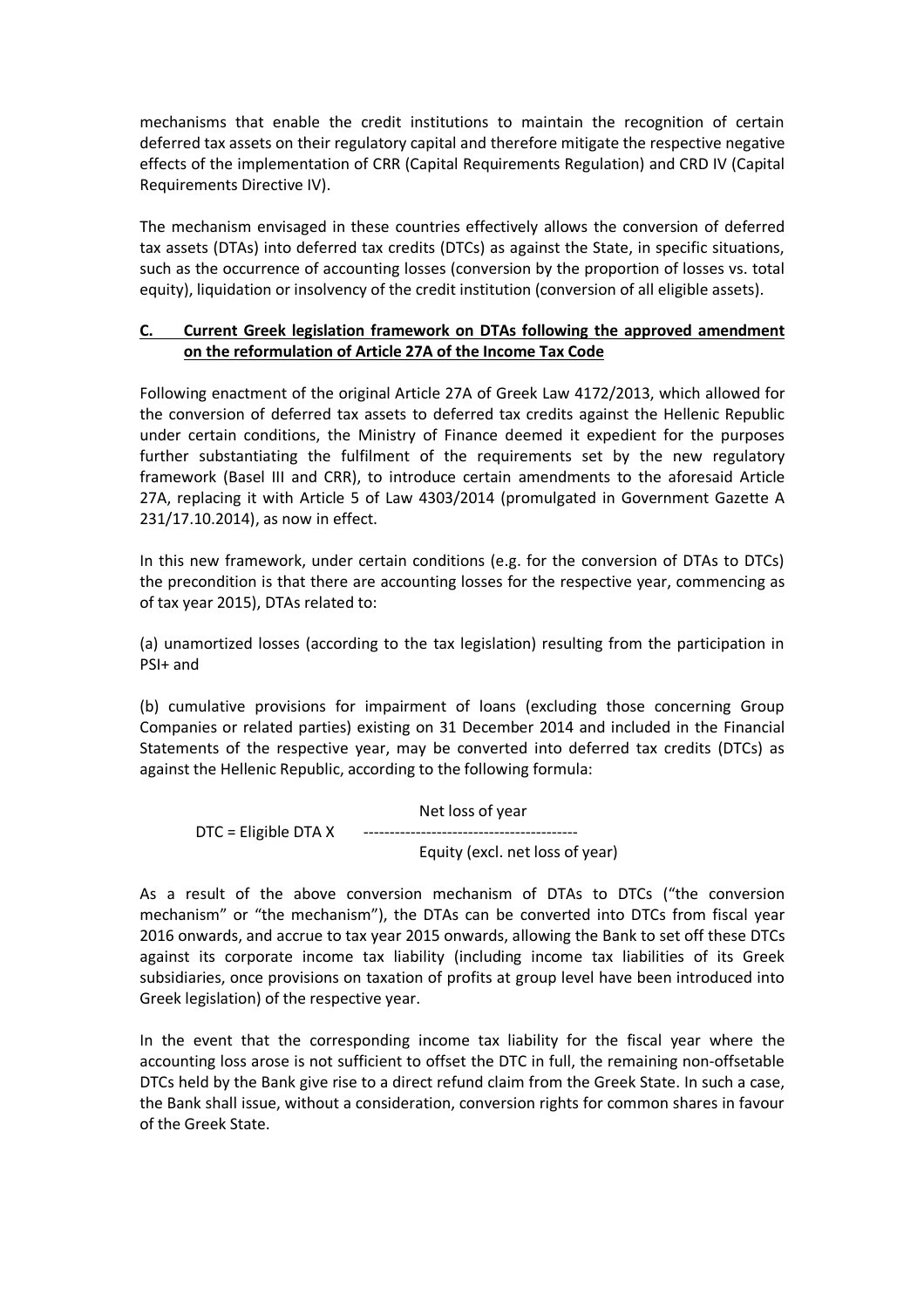These conversion rights issued in favour of the Greek State correspond to common shares of total market value representing 110% of the non-offsetable DTCs against the Hellenic Republic. For the purpose of the conversion, the market value of the shares of the Bank is the weighted average stock exchange price over the last 30 working days prior to the date when the above tax credit becomes due and owing.

To implement the above, in the event such conversion arises, the Bank should form a special reserve (corresponding to 110% of non-offsetable DTCs), set aside exclusively for the share capital increase and the issuance of conversion rights representing the right to acquire common shares in favour of the Hellenic Republic. Conversion rights shall be exercised without a consideration; such exercise shall not constitute a public offer.

These conversion rights are convertible into common shares and may be issued above par. These conversion rights are also freely transferable by their holders. Within a reasonable time after the issue date, the existing shareholders have a call option, in line with their percentage participation in the Bank's share capital at the time of issue of the conversion rights.

The conversion mechanism (of DTAs to DTCs) is also triggered in the event of a Bank's bankruptcy, restructuring, liquidation or special liquidation, as provided for in Greek legislation, or European legislation as transposed into Greek legislation. Any amount of deferred tax credits not offset with the Bank's corresponding annual corporate income tax liability gives rise to a direct refund claim against the Hellenic Republic.

The new legislative provision also provides for the issuance of a Cabinet Act to address issues related to implementation of the mechanism, such as the monitoring and certification of the yearly non-offsetable deferred tax credit, its collection method, which would be either in cash or cash equivalents as defined in IAS 7, governing the conversion rights, the transfer details, the transfer value, the time and the procedure for the exercise of the call options by the shareholders, and the time at which they become tradable on a regulated market etc. The Cabinet Act has not yet been issued.

Finally, according to the new legal framework, in order for the Bank to opt in to the said Conversion Mechanism regime, the relevant resolutions of the General Meeting are required. These resolutions should address the accession to the said regime, the formation of the special reserve, the (free) issuance of conversion rights, and capitalization of the said special reserve. Special authorization should be granted to the Board of Directors to take the steps required to implement the decision reached by the General Meeting. The said resolutions are duly communicated to the regulatory and tax authorities.

A similar decision-making process is required for the Bank to opt out of the Conversion Mechanism regime. In addition, for the opt-out, pre-approval by the relevant regulatory authority is required.

The aforesaid resolutions of the General Meeting must be reached by the enhanced quorum and the majority required under Company Law 2190/1920 for share capital increases (2/3 of share capital and 2/3 of voting rights represented, respectively). The above resolutions are subject to the approvals each time required by law.

# **Clarification of the purpose of the recent approved amendment of Article 27A of Law 4172/2013 as reflected to the explanatory note**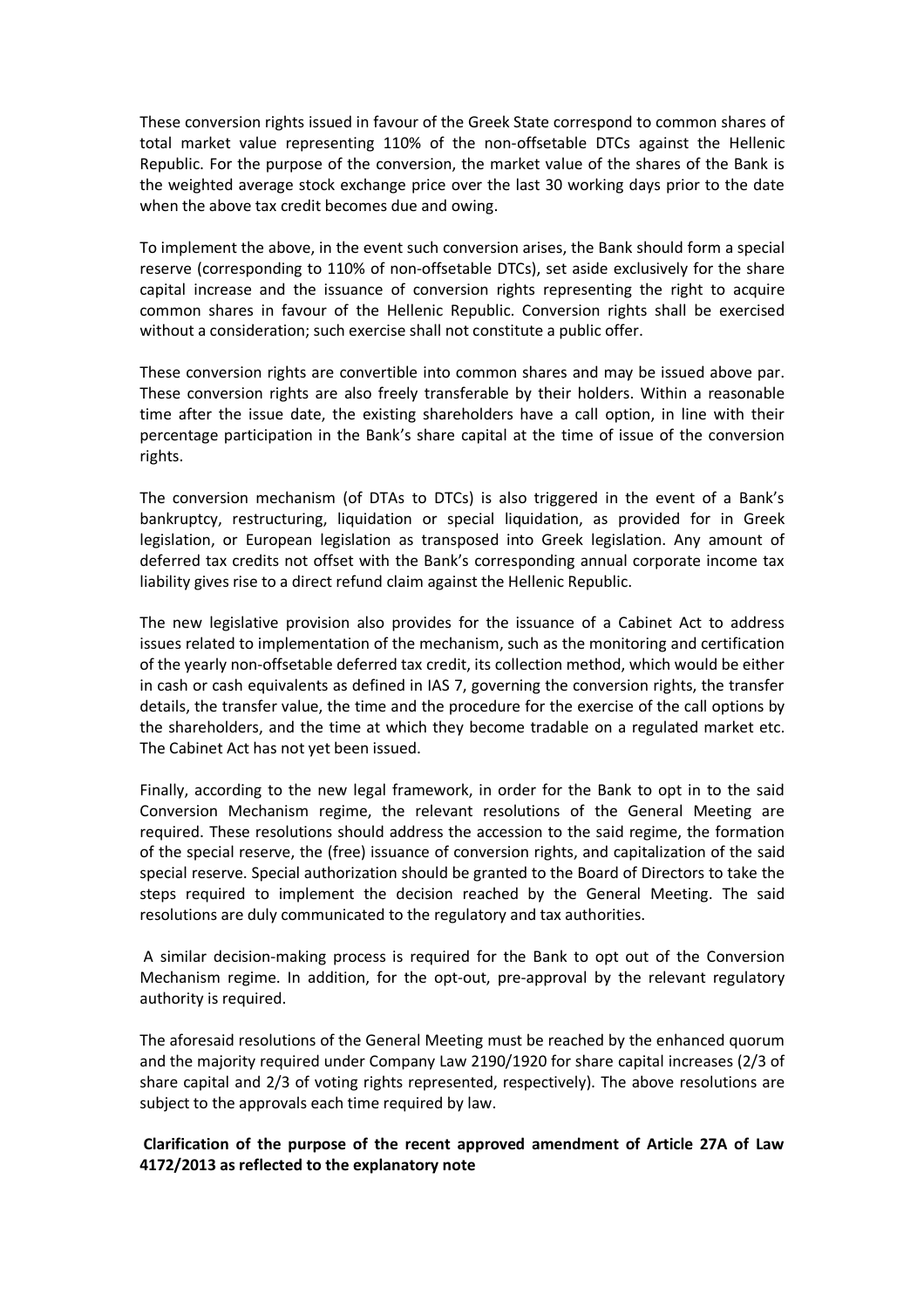With regard to the foregoing, the explanatory memorandum of the new Article 27Α of Law 4172/2013, as replaced by the recently enacted Article 5 of Law 4303/2014 (Government Gazette Α 231/17.10.2014), states the following:

"The proposed reformulation of Article 27Α of the Income Tax Code was deemed expedient so as to ensure full substantiation of fulfilment of the requirements of the regulatory framework (under Basel III and CRR), and for the purposes of full alignment with the special Greek regulatory framework regarding the conversion of deferred tax assets to deferred tax credits, as has already been done in other countries of southern Europe — Portugal being the most recent example — to enable credit institutions to address the problem of regulatory capital shortfalls. The said Article concerns income tax corresponding to temporary differences attributable to the debit difference arising from participation in the PSI, and cumulative provisions and other losses in general due to credit risk, being losses arising from the write-down of asset impairments (without provisions having been made beforehand) regarding assets existing through to 31 December 2014.

Paragraph 1 allows the legal entity to opt-in to the special regime provided for by Article 27Α as well as opt-out, by virtue of relevant decisions of the General Meeting of shareholders. Inclusion in the special framework of this Article ends by virtue of a decision of the legal entity's General Meeting of Shareholders, following a relevant motion put forward by the Board, which shall be taken by the end of the year prior to that which the decision concerns, i.e. that in which the tax asset under paragraph 2 is generated.

The legal entity notifies the Tax and Regulatory Authorities of its decision to opt in to the regime, while to opt out prior approval by the Regulatory Authority is required because of the impact this decision may have on the legal entity's regulatory capital.

In addition, by virtue of paragraphs 2, 3, 4, 5 and 6 it is established that the legal entity is obliged to carry out a free issue of titles representing rights of ownership of common shares ("conversion rights"), in line with the provisions of Company Law 2190/1920, which are held by the Hellenic Republic and correspond to common shares of total market value equal to one hundred and ten percent (110%) of the amount of the tax asset collectable. To this effect, this legal entity forms an equivalent reserve intended for capitalisation. Both the acquisition of titles by the Hellenic Republic and their conversion is carried out without payment of a consideration. Within a reasonable time, the shareholders of the legal entity (except shareholders subject to special provisions, such as law 3864/2010, which impose restrictions) are entitled to exercise call options on the conversion rights.

Accordingly, existing shareholders are able to maintain their percentage participation in the legal entity, paying the relevant cost to the Hellenic Republic. If this right is not exercised, the Hellenic Republic may transfer the rights as well as the acquired shares arising from their conversion at any time and to anyone against a consideration. The acquisition and exercise of conversion rights, and the exercise and transfer of call options do not constitute a public offer. It is noted that such rights shall be negotiable in regulated markets.

As regards the reference to offsetting at the level of companies of the same corporate group ("associated companies" as defined by the present law) for the tax year that the approved financial statements concern, this provision shall apply to the part to which group taxation is possible.

In line with the mechanism described hereinabove, the immediate fulfillment of the claim of the legal entity against the Hellenic Republic shall generate a counter-claim of the Hellenic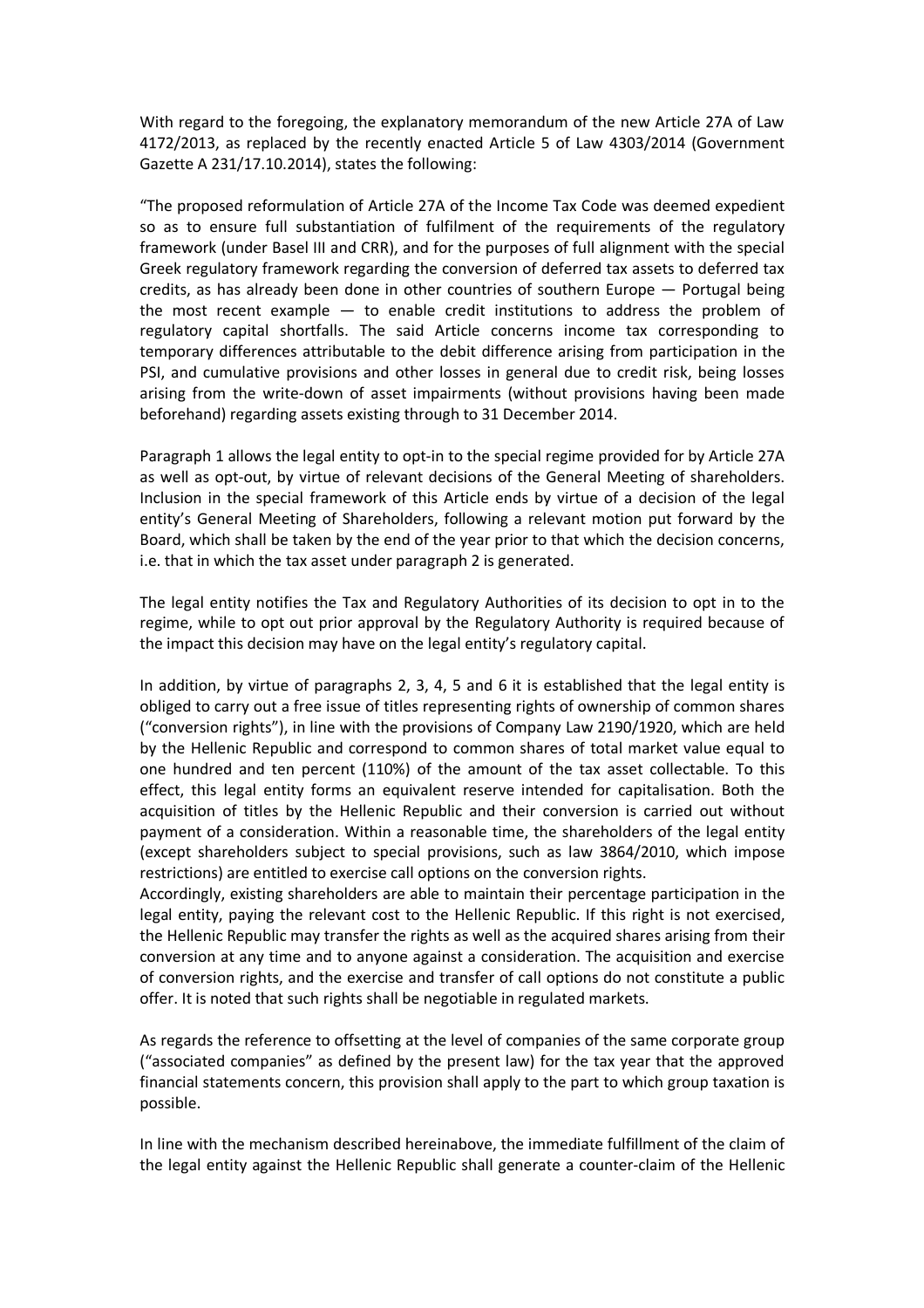Republic against the legal entity. Such counter-claim is in excess of its liability as it is equal to 110% of the amount of the claim payable, and it shall be fulfilled through the free provision to the Hellenic Republic, initially, of such legal entity's conversion rights. This is considered to offset sufficiently any likelihood of financial or fiscal loss to the state, which, it should be noted, may transfer the conversion rights either to existing shareholders, provided that they exercise their call option, or to any third party in exchange for cash.

# **D. The importance and consequences of the Bank's opting-into the special regime.**

The Bank's opting-into in the aforesaid legislative framework is expected to have a positive impact on the Group's regulatory capital (CET1), with the full implementation of Basel III, since it enables the regulatory capital to recognize the total DTAs that may be converted into DTCs.

It is mentioned, on an indicative basis, that according to the Bank' s financials on 30.09.2014, the DTAs of the Bank satisfying the features required by the provisions of article 27A of Law 4172/2013, (including those of the recently merged Geniki Bank), amounted to **3.448.377.708** euros, **1.281.586.676** of which corresponded to unamortized losses resulting from the debit difference arising from participation in the PSI+ and **2.166.791.032** euros corresponded to cumulative provisions for impairment of loans.

|              | <b>DTA Provisions of</b><br>impairment of<br>loans | <b>DTA Unamortized</b><br>losses resulting<br>from PSI | <b>TOTAL</b>  |
|--------------|----------------------------------------------------|--------------------------------------------------------|---------------|
| Piraeus Bank | 2.082.696.839                                      | 1.281.586.676                                          | 3.364.283.515 |
| Geniki Bank  | 84.094.193                                         | 0                                                      | 84.094.193    |
| Total        | 2.166.791.032                                      | 1.281.586.676                                          | 3.448.377.708 |

Based on the abovementioned amount of DTAs on 30.09.2014, the opting-into of the Bank to the special regime of article 27A of Law 4172/2013 on 1/1/2015 and the following nondeduction of that amount from the Common Equity Tier One will allow an increase of the Fully Loaded CET-1 of Piraeus Bank's Group by 4,8 percentage points, e.g. from 7,6% to 12,4%..

# **Benefits and possible risks arising from the opting-into the special regime of the provisions of article 27A of Law 4172/2013.**

# **Benefits**

- Significant increase, of the pro-forma 9month results (30/09/2014), of the Group' s capital adequacy ratio, following full implementation of Basel III by 4.8 percentage points to 12.4%.
- Opting-into the mechanism has an impact on Common Equity Tier One equivalent to a capital increase of 2,7 billion euros.

# **Possible Risks**

 In the event that the corresponding income tax liability for the fiscal year where the annual loss which has arisen is not sufficient to offset the DTC in full, and for the remaining non off-settable DTCs, the Bank has an immediate claim against the Hellenic Republic, however, this generates a counter- claim of the Hellenic Republic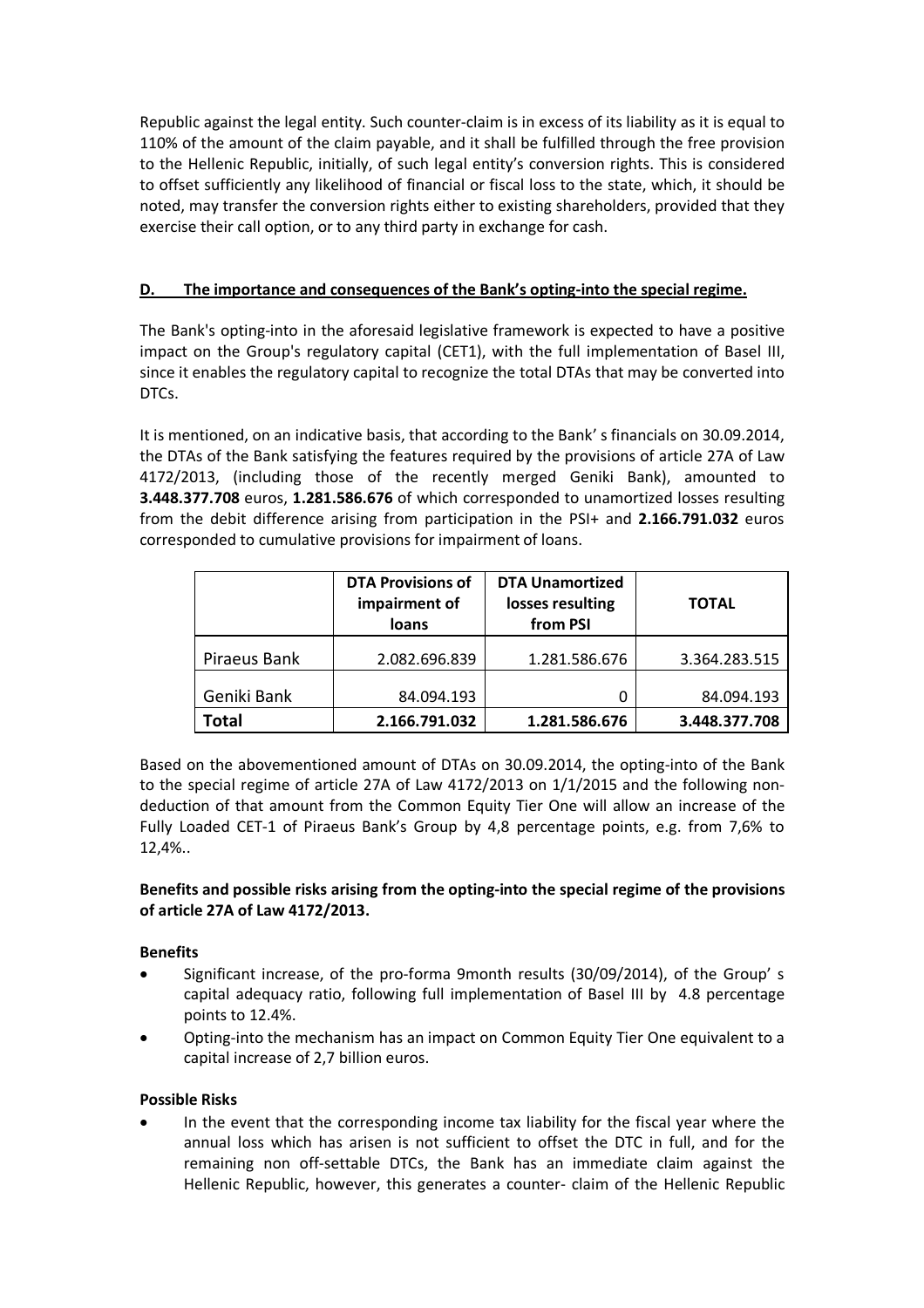against the Bank which exceeds the Bank's liability given that it is equal to 110% of the amount of the claim payable and which will be fulfilled with the prima facie free provision to the Hellenic Republic, of conversion rights to common shares of the legal entity. The number of shares to be issued in the event the aforesaid situation arises cannot be predicted.

- On the date of the Bank's opting-into the regime/ mechanism, the Cabinet Act which will address and resolve all issues related to the implementation of the mechanism has not yet been issued.
- The opting-out of the mechanism by the Bank is possible under conditions and is subject to the prior approval of the Regulatory Authority due to the possible impact this decision may have on the Bank's regulatory capital, and as such, is therefore conditional to external factors.

### **Clarifications and notices to be taken into account for the evaluation of the above:**

- 1. The conversion into DTCs is carried out solely as a proportion of the Equity and in the event of annual losses (as a percentage of the annual loss to Equity)
- 2. DTC is transferable, in whole or in part, to profitable Greek subsidiaries (this is nevertheless conditional on future changes to Greek legislation)
- 3. DTC may be set off against corresponding corporate income tax for the respective year
- 4. Shareholders have the call-option to acquire the conversion rights for the Greek State for a limited period of time.
- 5. Possible reduction of the DTC, following audit of the Tax Authority, implies the issue of a tax corrective act but such a case does not imply any claim of the Bank or anyone else against any holder in respect of the conversion rights or on any other grounds. That means that, in case the DTC is reduced or increased following tax audit, the number of the conversion rights or the corresponding shares is not accordingly readjusted.
- 6. The Bank's business plan does not provide for the possibility of the creation of a special reserve and capital raise for the purposes of the issuance of the conversion rights in favor of the Hellenic Republic. Nevertheless, such possibility cannot be excluded due to external economic and regulatory risks in addition to other risks deriving from the bank's activities.
- 7. According to the Bank's restructuring plan which was approved by the DG Competition and the Bank of Greece, the Bank is expected to report earnings for the year 2015 and onwards and therefore the risk of any conversion appears to be limited.

#### **E. Procedure of the opting-into the special regime of article 27A of Law 4172/2013.**

The opting-into the special regime is voluntary. For the purposes of opting-into the regime, a Shareholders General Meeting's resolution, following a relevant motion of the Board of Directors is required, with respect to the special reserve formation, the free issuance of conversion rights in favor of the Greek State, the share capital increase for the purpose of capitalization of the relevant special reserve and the granting of the authorizations to the Board of Directors to proceed with all the necessary actions for the implementation of the General Meeting's decisions. The resolution of the GM is reached by enhanced quorum and majority, e.g. by the quorum of the 2/3 of the share capital and by the majority of the 2/3 of the represented votes and is subject to the approvals each time required by law. The abovementioned resolution is notified to the TAX and Regulatory Authorities.